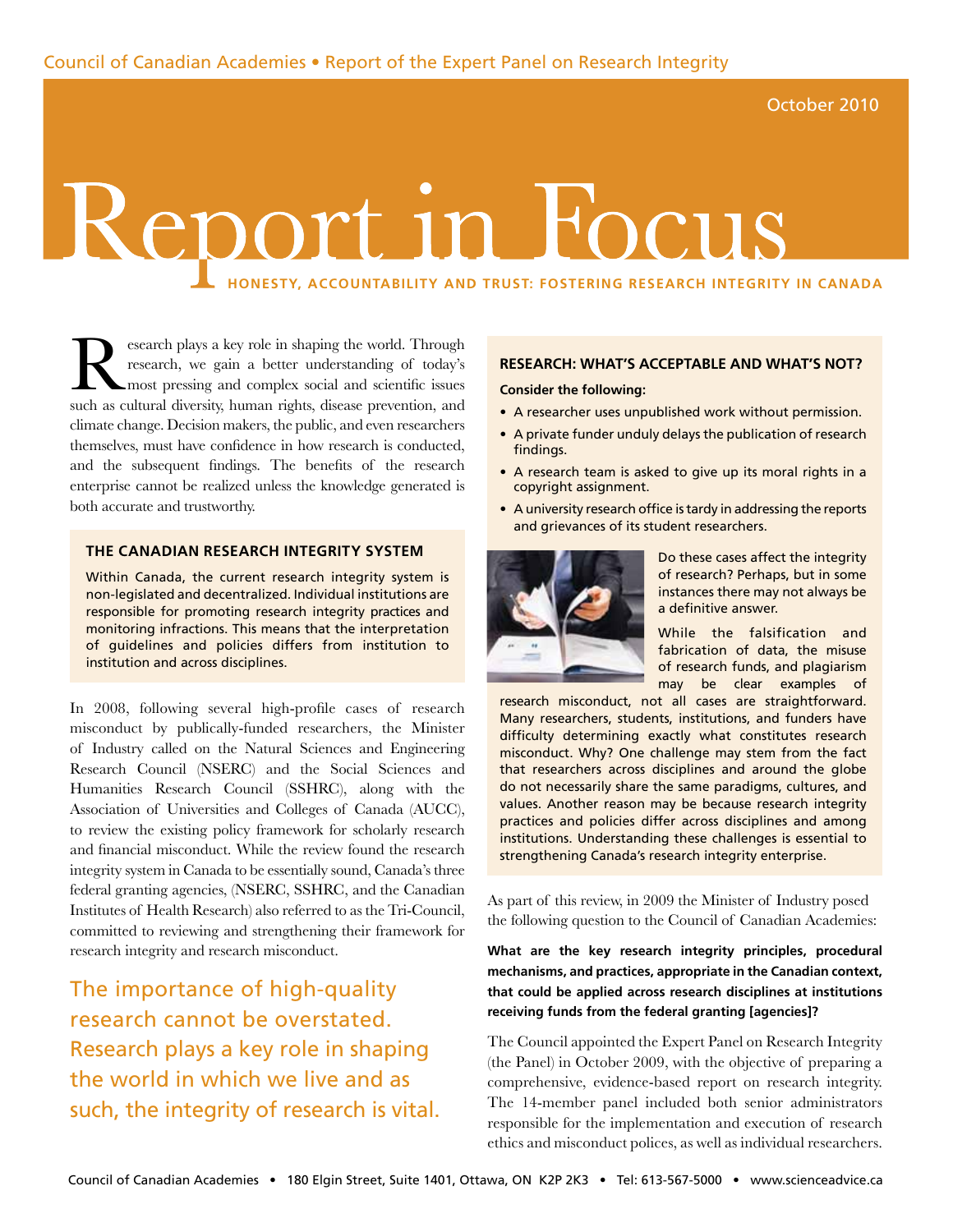*" While a common definition of research integrity is important, it is only one component of fostering an environment of high ethical standards and public trust. Promoting research integrity in Canada requires a concerted effort by all of the major actors: individual researchers, academic institutions, the Tri-Council, other public funders, and private sector funders."*

Paul Davenport, Chair, Expert Panel on Research Integrity

## Examining Research Integrity

While the charge focused primarily on institutions funded through the Tri-Council, the Panel also took into consideration today's complex, multidisciplinary research environment. After considering various forms of evidence, such as the research integrity approaches by leading countries, existing policies and frameworks within Canada, scholarly literature, and testimony from relevant experts, the Panel identified a number of gaps within the current research integrity policy framework.

#### **Four Key Gaps in Canada's Policy Framework**

The Panel identified four gaps:

- Lack of a system-wide approach;
- No centralized function for information management and research;
- Shortage of education and training programs and materials, and absence of an independent source of advice; and
- No centralized approach to dealing with issues related to conflict of interest, incentives, and privacy/transparency.

## **Addressing the Gaps**

In order to address the gaps in the current system, the Panel suggested a more comprehensive, multifaceted approach to research integrity, which features the following characteristics:

- A system-wide approach that encompasses all disciplines;
- A common set of definitions, values, and principles that are accepted and implemented by all actors in the research enterprise;
- A fair and timely process for managing allegations of misconduct;
- A centralized mechanism for information management and research on issues related to research integrity; and
- A strong focus on proactive and preventative measures by way of education, training, and advice.

## **Defining Research Integrity**

The Panel defined *research integrity* as the coherent and consistent application of values and principles essential to encouraging and achieving excellence in the search for, and dissemination of, knowledge. These values include **honesty**, **fairness**, **trust**, **accountability**, and **openness**.



#### **Elements for a Positive Research Integrity Environment:**

a common definition of research integrity, a set of core values, and fundamental principles. In order to effectively implement these key elements, the following three components are needed: promotion, prevention, and sanction.

#### **Promoting a Positive Research Integrity Environment**

A positive research integrity environment is essential to help researchers adhere to honest research practices. It promotes exemplary behavior, fosters public trust and provides a means for developing best practices.

The Panel identified three key elements of research integrity: a common definition of research integrity, a set of core values, and 11 fundamental principles. The effective implementation of these elements requires three components: promotion, prevention, and sanction.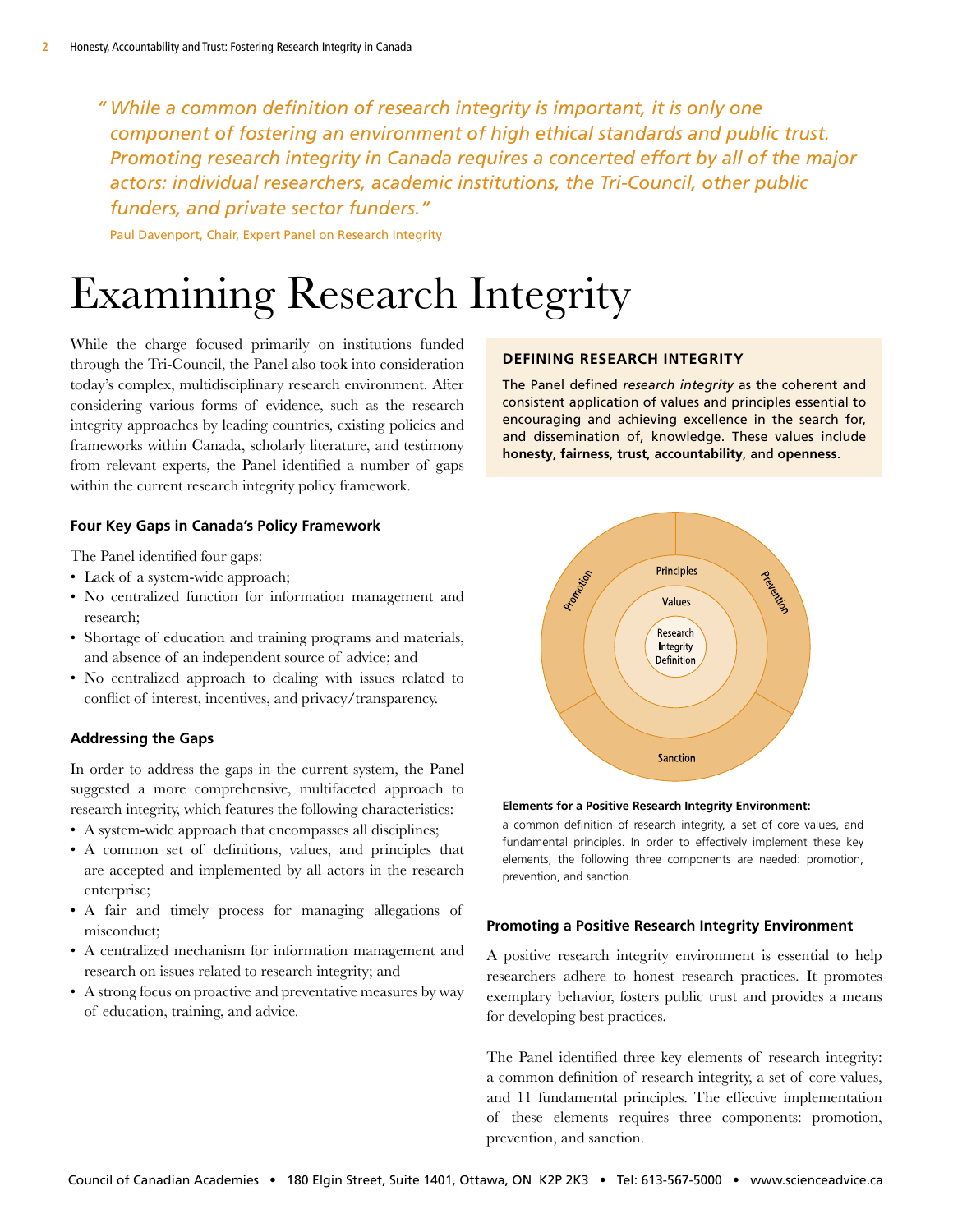Since the existing Canadian system does not possess the cohesive force required to implement a proactive and common approach to research integrity in Canada, the Panel proposed the formation of a new central body, the Canadian Council for Research Integrity.



## **Fundamental Principles of Research Integrity**

- 1. Conduct research in an honest search for knowledge. *(Honesty; Fairness; Trust; Openness)*
- 2. Foster an environment of research integrity, accountability and public trust. *(Trust; Accountability)*
- 3. Know your level of competence and your limitations; act accordingly. *(Honesty; Trust; Accountability)*
- 4. Avoid conflicts of interest, or if they cannot be avoided, address them in an ethical manner. *(Trust; Accountability; Openness)*
- 5. Use research funds responsibly. *(Honesty; Accountability)*
- 6. Review the work of others with integrity. *(Fairness; Trust)*
- 7. Report on research in a responsible and timely fashion. *(Trust; Openness)*
- 8. Treat data with scholarly rigour. *(Honesty; Accountability)*
- 9. Treat everyone involved with research fairly and with respect. *(Fairness; Trust)*
- 10. Acknowledge all contributors and contributions in research. *(Fairness; Accountability; Openness)*
- 11. Engage in the responsible training of researchers. *(Fairness; Trust)*

## **The Panel's Key Findings**

- Canada must address the gaps in the existing research system that are undermining the system's transparency and accountability.
- Canada needs a common, system-wide approach to research integrity that involves all actors.
- There is a need to foster a positive, values-based environment for research integrity in Canada.
- Canada needs a new entity the Canadian Council for Research Integrity to serve as a central educational and advisory arm on issues of research integrity.

"Actors" in the research integrity enterprise are those who do research, use research, and fund research. A system-wide approach to research integrity should involve all actors.

## **The Canadian Council for Research Integrity**

After examining the options for Canada, which included the creation of a new legislated body as well as increasing the Tri-Council's educational and advisory role, the Panel proposed the formation of a new central body, the Canadian Council for Research Integrity (CCRI).

The CCRI would be an independent, non-adversarial body that assists all members of the research community. It would help address the four key gaps, while at the same time, conserving areas where the existing system is effective. The CCRI would be responsible for prevention and promotion but would not be involved in sanctioning or enforcement, as it should be seen as a trusted entity to which individuals or institutions could turn for advice.

The CCRI would also have an important advisory and educational role that would help enhance the transparency and accountability of the current system. Other key roles would ideally include: (i) the provision of confidential advice; (ii) information gathering, (iii) dissemination and reporting; and (iv) the development and promotion of best practices and standards with respect to education, training, and effective selfassessment policies and practices.